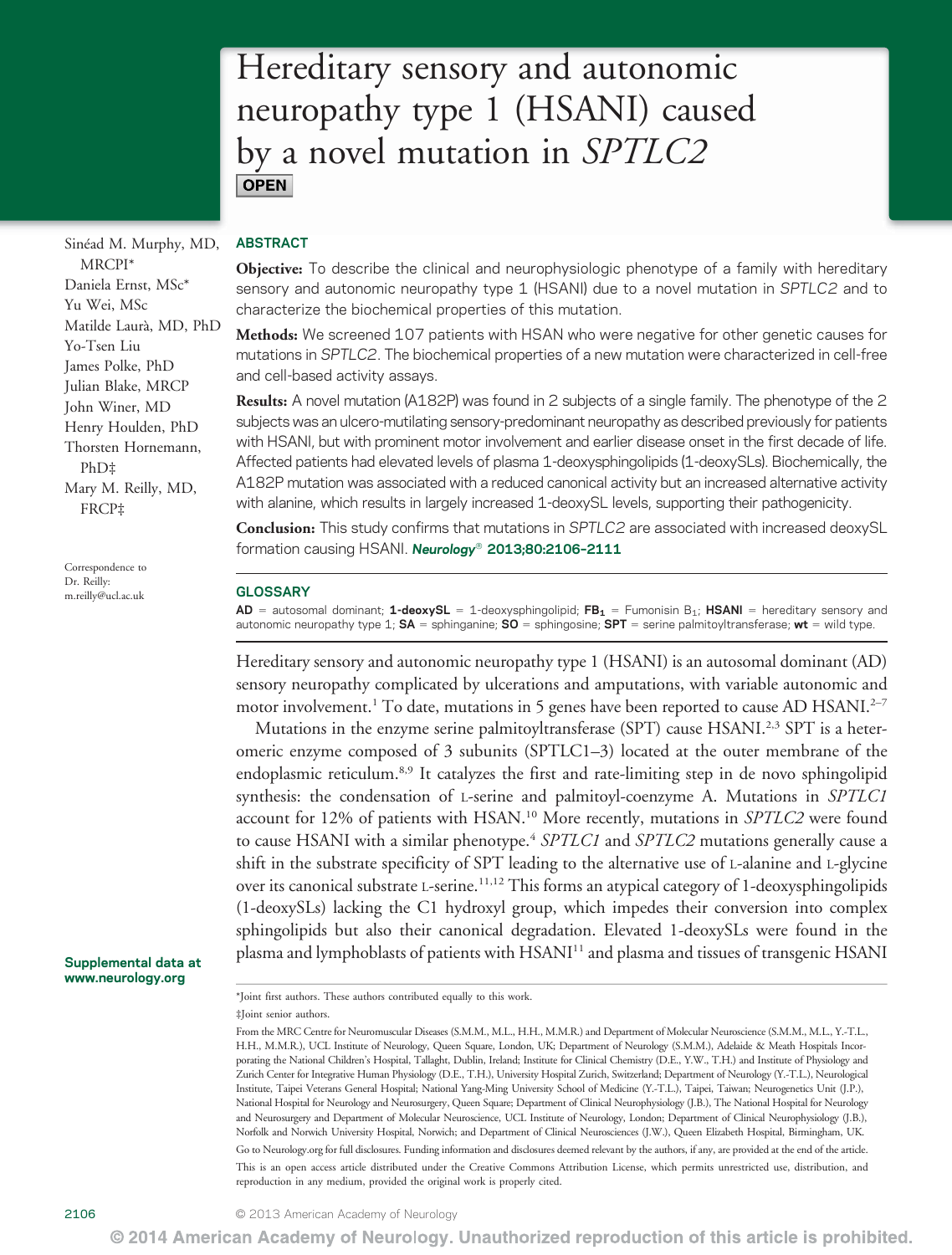mice.13 The 1-deoxySLs were shown to be neurotoxic, blocking neurite formation in cultured neurons.<sup>11</sup>

Herein, we report a novel HSANI mutation in SPTLC2 associated with elevated plasma 1-deoxySLs. In vitro and cell culture studies show that this mutant has reduced canonical activity but forms high levels of 1-deoxySLs.

METHODS Standard protocol approvals, registrations, and patient consents. Ethical approval for this study was obtained from the Joint Medical and Ethics Committee at the National Hospital for Neurology and Neurosurgery. Written informed consent was obtained from all patients.

Patients. One hundred seven patients with HSAN were selected from our inherited neuropathy database, including patients seen in the National Hospital for Neurology and Neurosurgery peripheral neuropathy clinics as well as patients whose DNA was referred from other hospitals for diagnostic and research testing. Most patients presented with distal progressive sensory loss, with or without ulcero-mutilating complications or autonomic dysfunction. Because of the overlap between Charcot-Marie-Tooth type 2B and HSANI, we included patients with motor involvement; however, sensory features were predominant. Diagnosis was based on clinical phenotype in addition to neurophysiology. All patients were negative for mutations in SPTLC1 and most were also negative for mutations in RAB7, NGFB, FAM134B, and NTRK1. Three hundred fifty-eight British control chromosomes were screened for control.

Patient assessment. Patients found to have mutations underwent detailed clinical and neurophysiologic assessments including the Charcot-Marie-Tooth Neuropathy Score 2.<sup>14</sup> Nerve conduction studies were performed using standard technique.

Genetic sequencing. All 12 exons and flanking introns of SPTLC2 were amplified using Roche PCR reagents. Sequence reactions were performed using the BigDye Terminator v3.1 Cycle Sequencing Kit (Applied Biosystems, Foster City, CA) and resolved on an ABI 3730xl Sequencer. For primers and primer conditions, see table e-1 on the





|                        |         | Table 1 Clinical details |     |            |                      |                                                                                                                                                    |                                                        |                                                   |                                    |               |                               |        |
|------------------------|---------|--------------------------|-----|------------|----------------------|----------------------------------------------------------------------------------------------------------------------------------------------------|--------------------------------------------------------|---------------------------------------------------|------------------------------------|---------------|-------------------------------|--------|
|                        | Patient | Age last<br>exam, y      | Sex | <b>AAO</b> | Symptoms at<br>onset | symptoms<br>Positive sensory                                                                                                                       | Motor UL/LL                                            | Sensory                                           | Jlcero-mutilating<br>complications | Amputations   | Reflexes                      | CMTNS2 |
| $\stackrel{2}{\equiv}$ |         | 63                       | Щ   | 10         | Numb feet            | Painful tingling in hands                                                                                                                          | Severe distal UL and LL                                | Vib to knees, pin above<br>wrists and above knees | Burns and ulcers                   | ž             | Brisk UL, absent<br>at ankles | 25/36  |
| $N-2$                  |         | ၛ                        |     | Б          | Numb feet            | ž                                                                                                                                                  | distal UL/severe distal LL<br>Mild proximal and severe | Vib to ankle, pin above<br>elbow and above knee   | Burns and ulcers                   | $\frac{1}{2}$ | Brisk UL, reduced<br>at ankle | 27/36  |
|                        |         |                          |     |            |                      | Abbreviations: AAO = age at onset; CMTNS2 = Charcot-Marie-Tooth Neuropathy Score version 2*4; LL = lower limbs; UL = upper limbs; Vib = vibration. |                                                        |                                                   |                                    |               |                               |        |

© 2014 American Academy of Neurology. Unauthorized reproduction of this article is prohibited.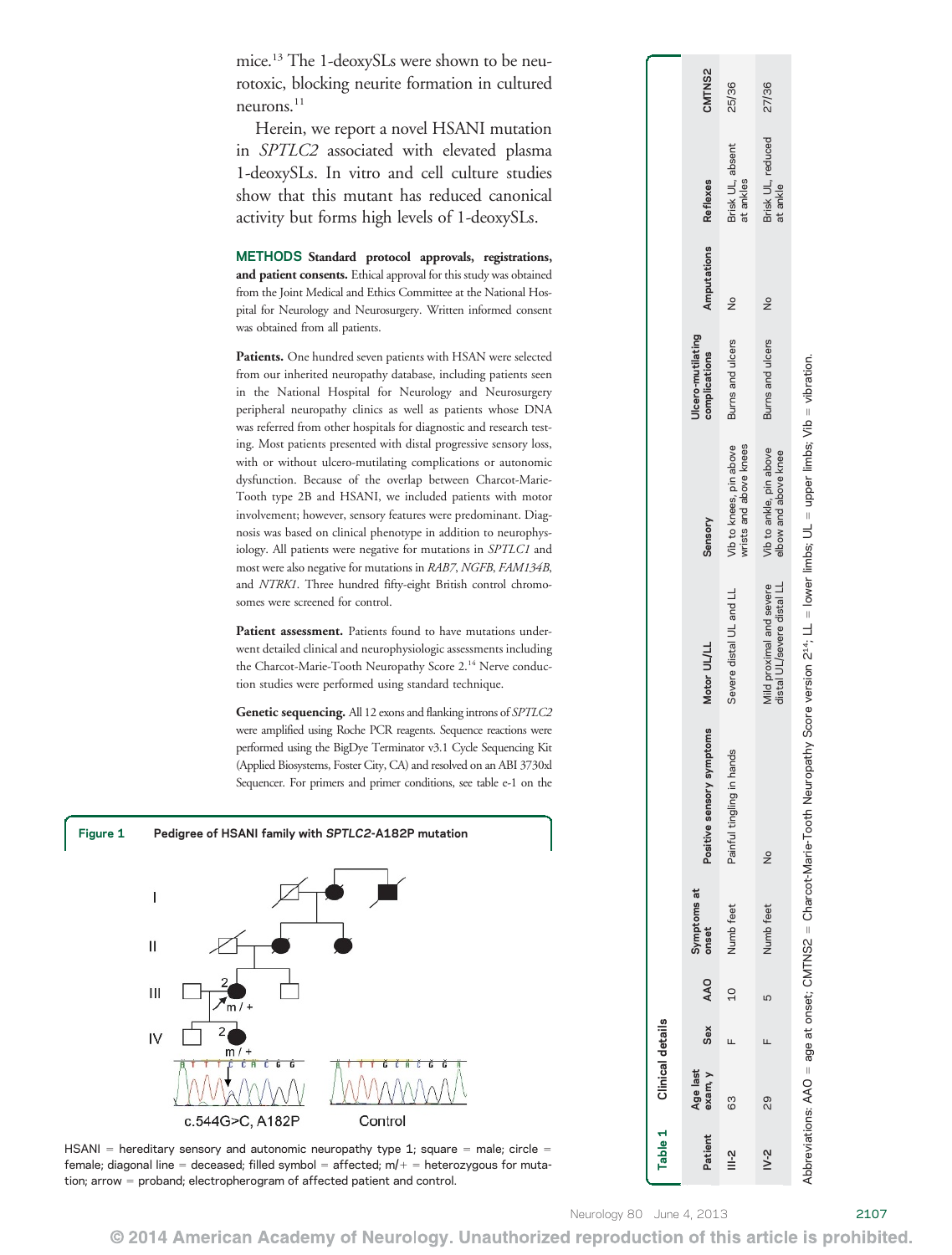





1-Deoxysphingolipids in plasma of patients and healthy controls. Significantly elevated 1-deoxysphingolipid levels were found for patients carrying the SPTLC2-A182P mutation. Data are shown as means, with error bars representing SDs. SDs were calculated using 1 way analysis of variance with Bonferroni multiple correction. n.s.  $=$  not significant; SA  $=$ sphinganine;  $SO =$  sphingosine. \*\*\*p  $<$  0.001; \*\*\*\*p  $<$  0.0001.

> Neurology® Web site at [www.neurology.org](http://www.neurology.org). Sequence variants were confirmed by repeat sequencing.

> PolyPhen2 ([http://genetics.bwh.harvard.edu/pph/\)](http://genetics.bwh.harvard.edu/pph/), SIFT (<http://blocks.fhcrc.org/sift/SIFT.html>), and aGVGD ([http://](http://agvgd.iarc.fr/) [agvgd.iarc.fr/](http://agvgd.iarc.fr/)) were used to predict the effect of the mutation on protein function.

Cloning. The A182P was introduced into the SPTLC2 cDNA by site-directed mutagenesis as described previously<sup>11</sup> (see table e-2 for primers). All constructs were verified by sequencing.

Stable expression of SPTLC2wt and the A182P mutation in HEK293 cells. HEK293 cells (ATCC, Manassas, VA) were stably transfected with the empty vector (control), SPTLC2 wild type (wt), or the A182P mutant as described previously.11 Expression of the constructs was confirmed by reverse transcriptase–PCR and immune blotting (figure e-1).

Metabolic labeling assay. Transfected HEK293 cells were cultured in Dulbecco's modified Eagle medium for 3 days before medium was changed to Dulbecco's modified Eagle medium without L-serine (Genaxxon BioScience, Ulm, Germany). After 2 hours of preincubation, isotope-labeled (2,3,3-d3, 15N) L-serine (1 mM) and  $(2,3,3,3)$ -d<sub>4</sub>-labeled L-alanine  $(5 \text{ mM})$  (Cambridge Isotope Laboratories, Inc., Andover, MA) were added to the cells. In some cases, cells were treated with Fumonisin  $B_1$  (FB<sub>1</sub>) (35  $\mu$ M) as described. Cells were harvested after 24 hours, counted (Z2 Coulter Counter; Beckman Coulter, Brea, CA), and pelleted (800g, 5 minutes at 4°C). Pellets were stored at  $-20^{\circ}$ C.

SPT in vitro activity assay and lipid-base extraction. SPT in vitro activity was measured as described previously.15 In modification to the original protocol, 64 mM L-serine or 320 mM L-alanine (Sigma, St. Louis, MO) was used.

Acid-base extraction and analysis of sphingoid bases. MetOH 500 µL including 200 pmol internal standard (d7sphinganine and d7-sphingosine; Avanti Polar Lipids, Alabaster, AL) were added to 100  $\mu$ L of plasma or frozen cell pellets resuspended in 100 mL phosphate-buffered saline. Lipid extraction was performed for 1 hour at 37°C with constant agitation at 1,000 rpm (Thermomixer Comfort; Eppendorf, Hamburg, Germany). Precipitated protein was removed by centrifugation (5 minutes at 16,000g). After transferring the supernatant into a new tube, lipids were extracted and analyzed by liquid chromatography–mass spectrometry as described earlier.<sup>11</sup>

Statistics. One-way analysis of variance was used for statistical analysis. Significance was verified by Bonferroni multiple correction. Unless otherwise stated,  $p$  values <0.001 were considered significant. Statistical analysis was performed using GraphPad Prism 5 (GraphPad Software, La Jolla, CA).

RESULTS Genetics. Sequencing of SPTLC2 in 107 index patients with HSANI revealed a novel mutation in one family. c.544G>C, A182P, was found in the index case (figure 1, III-2); this mutation was not present in 358 control chromosomes. One other affected member of this family who was tested carried the mutation (figure 1, IV-2).

| Table 2 |         |         | Nerve conduction studies |              |       |    |                                           |           |                        |                 |         |           |                       |
|---------|---------|---------|--------------------------|--------------|-------|----|-------------------------------------------|-----------|------------------------|-----------------|---------|-----------|-----------------------|
|         | Median  |         |                          |              | Ulnar |    |                                           |           |                        | Common peroneal |         |           |                       |
| Patient | DML, ms | CV, m/s | CMAP, mV                 | SAP, $\mu$ V |       |    | DML, ms $CV, m/s$ CMAP, $mV$ SAP, $\mu V$ |           | Radial<br>SAP, $\mu$ V | DML, ms         | CV, m/s | CMAP, mV  | Sural<br>$SAP. \mu V$ |
| $III-2$ | 3.5     | 32      | 4.5                      | <b>NR</b>    | 3.9   | 33 | 3.1                                       | <b>NR</b> | <b>NR</b>              | <b>NR</b>       |         | <b>NR</b> | <b>NR</b>             |
| $IV-2$  | 4.1     | 25      | 0.2                      | <b>NR</b>    | 4.1   | 29 | 0.3                                       | <b>NR</b> | <b>NR</b>              | 5.4             | 30      | 0.2       |                       |

Abbreviations: CMAP = compound motor action potential; CV = conduction velocity; DML = distal motor latency; NR = not recordable; SAP = sensory action potential.

2108 Neurology 80 June 4, 2013

© 2014 American Academy of Neurology. Unauthorized reproduction of this article is prohibited.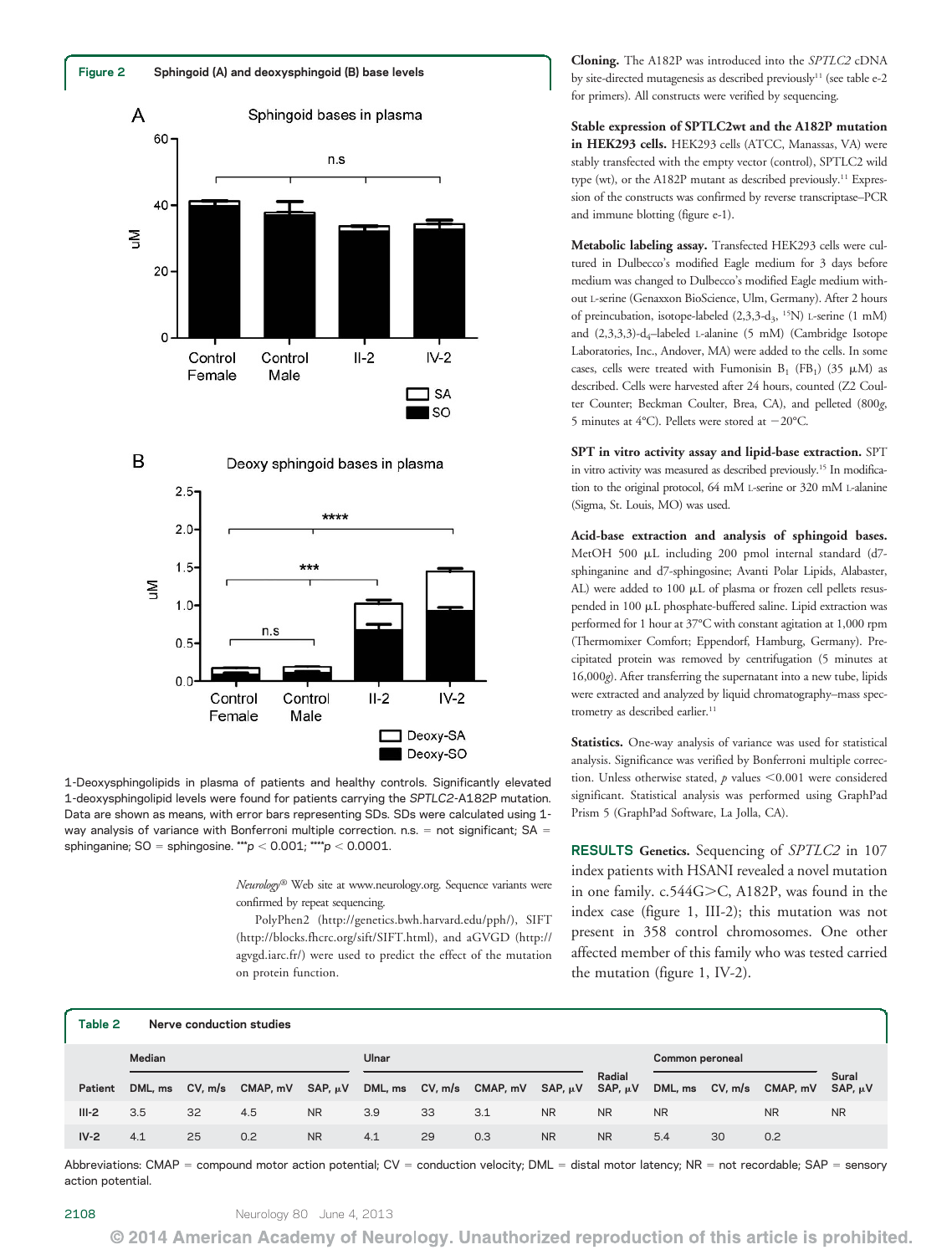The A182P mutation affects a highly evolutionary conserved amino acid; PolyPhen2 and SIFT both predict that this change would be damaging, whereas aGVGD classifies the variant as class C25, where C65 is most likely to interfere with function and C0 less likely to interfere with function.

Clinical details. The family had AD inheritance (figure 1). Clinical features are documented in table 1. Both patients had onset in the first decade, presenting with reduced sensation in the feet, with later development of motor weakness. Sensory loss occurred in a glove and stocking distribution; pinprick perception was affected to a greater extent than vibration perception, similar to patients with SPTLC1 mutations.<sup>16</sup> Patient III-2 had painful tingling in the hands whereas IV-2 had no history of pain. Sensory complications including ulcers and accidental burns occurred in both patients, and severe wasting and weakness were present (figure e-2). There were no symptoms of hearing loss or autonomic dysfunction.

Neurophysiology. Table 2 describes the neurophysiology of the patients with HSANI. Although this was predominantly an axonal neuropathy, motor conduction velocities in the upper limbs were slow  $(<$ 38 m/s), even in patient III-2 who had reasonable upper limb motor amplitudes, a finding that we have previously documented in our HSANI families with SPTLC1 mutations.16

Plasma sphingoid and deoxysphingoid base levels. Total sphinganine (SA) or sphingosine (SO) levels showed no difference between SPTLC2-A182P patients and healthy controls, whereas the 1-deoxySL levels were elevated in the plasma of the two A182P carriers. Higher 1-deoxySL plasma levels were found in the more severely affected patient, IV-2 (figure 2).



In vitro SPT activity with L-serine (A) and L-alanine (B) measured in 1 mg total protein lysate extracted from HEK293 cells expressing wt or mutant SPTLC2. (A) The A182P mutation leads to a significant decrease in keto-SA compared with the SPTLC2wt-expressing control ( $p < 0.001$ ). (B) The A182P mutation leads to a significant increase in keto-deoxySA compared with the SPTLC2wt-expressing control ( $p < 0.0001$ ). (C) SPT activity measured in HEK293 cells. SPT activity in the SPTLC2wt is increased in the presence of  $FB_1$ , whereas this increase is lost for the A182P mutant ( $p < 0.0001$ ). Without FB1, SPT activity is not different between mutant and SPTLC2wt. (D) Generation of deoxySLs in HEK293 cells. The A182P mutation leads to a significant increase in deoxySL formation compared with SPTLC2wt cells ( $p < 0.0001$ ). In the presence of FB<sub>1</sub>, deoxySLs are also generated by SPTLC2wt cells ( $p < 0.001$ ), but the formation was significantly higher in the A182P cells ( $p < 0.0001$ ). Data are shown as means, with error bars representing SDs. SDs were calculated using 1-way analysis of variance with Bonferroni multiple correction. FB<sub>1</sub> = Fumonisin B<sub>1</sub>; deoxy-SA = deoxysphinganine; deoxy-SO = deoxysphingosine; deoxySL = deoxysphingolipid; SA = sphinganine; SO = sphingosine; SPT = serine palmitoyltransferase;  $wt = wild-type.$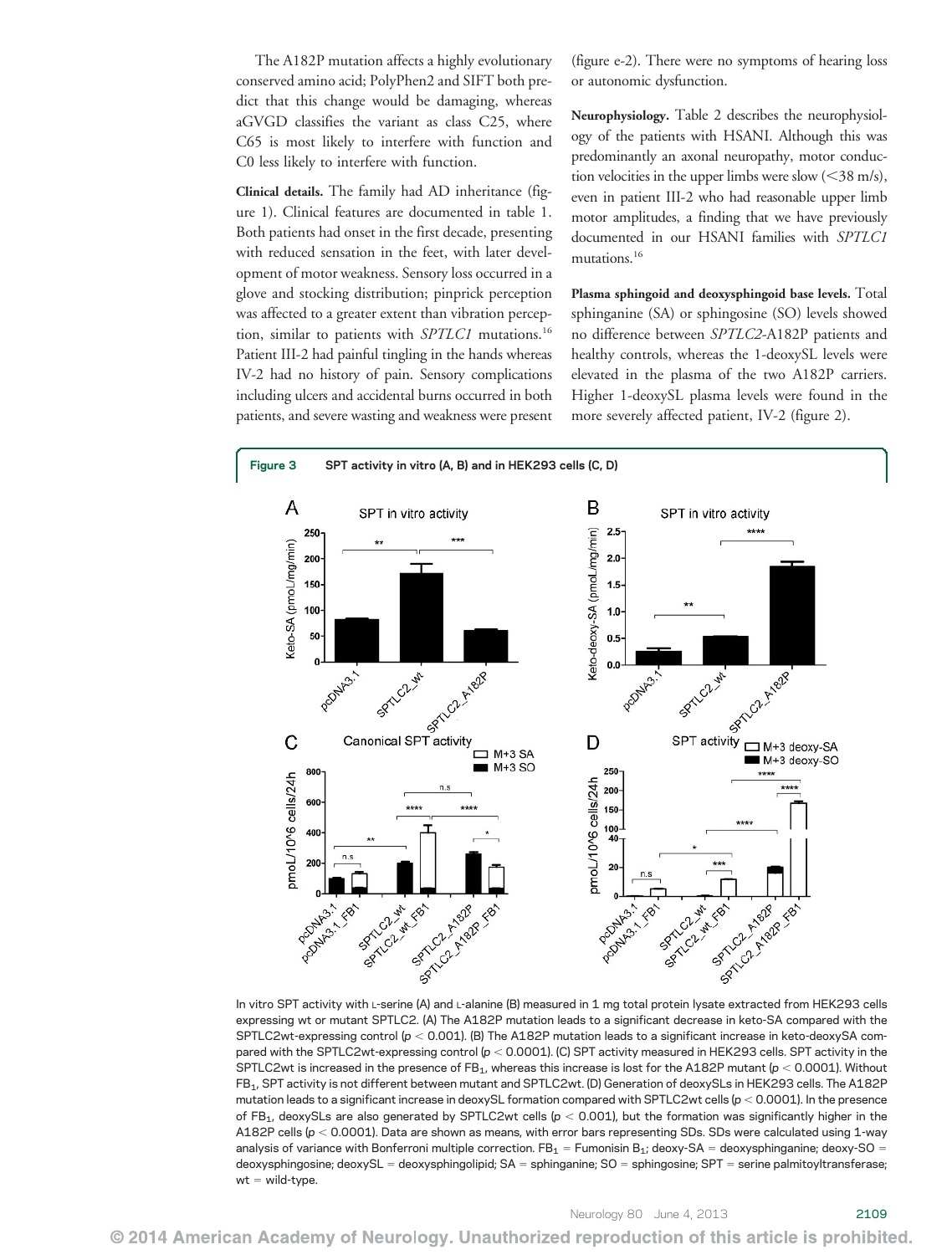Effect of the SPTLC2-A182P mutation on SPT activity. Most HSANI mutations in SPTLC1 and SPTLC2 are associated with reduced canonical activity and increased 1-deoxySL formation.2–4,17 The A182P mutant showed a 65% reduced in vitro activity with L-serine and a 3.5-fold increased activity with L-alanine (figure 3, A and B). These results were confirmed by a metabolic labeling assay using isotope-labeled  $(d_3, 15N)$  L-serine  $(1 \text{ mM})$  and  $(d_4)$  L-alanine  $(5 \text{ mM})$ , which leads to the formation of isotope-labeled  $(M+3)SA$  and  $(M+3)de$ oxySA because one deuterium is lost during the condensation reaction.18 The assay was performed in the presence or absence of  $FB<sub>1</sub>$ , an inhibitor for ceramide synthase. The inhibition of ceramide synthase leads to the accumulation of SA over time, which is a measure for cellular SPT activity. In the presence of  $FB<sub>1</sub>$ , the SPTLC2wt cells showed a 2- to 3-fold higher accumulation of  $(M+3)SA$  and  $(M+3)deoxySA$  compared with controls (figure 3, C and D). In the A182P cells, the formation of  $(M+3)SA$  was reduced 2- to 3-fold (figure 3C).  $(M+3)$ deoxySA formation was 15-fold higher in A182P than in SPTLC2wt cells (figure  $3D$ ). In the absence of  $FB<sub>1</sub>$ , the sphingoid bases are mostly metabolized into ceramides and complex sphingolipids, which results in a predominant release of  $(M+3)$ SO after acid hydrolysis (figure 3C). In contrast, deoxySLs were predominantly present as  $(M+3)$ deoxySA (figure 3D). Interestingly, in SPTLC2wt cells, the total sum of isotope-labeled sphingoid bases was 50% higher in FB<sub>1</sub>-treated than in nontreated cells. In the absence of  $FB<sub>1</sub>$ , the activity with serine was the same in A182P and SPTLC2wt cells (figure 3C). No isotopelabeled 1-deoxySLs were found in control or SPTLC2wt cells when  $FB<sub>1</sub>$  was absent. However, labeled 1-deoxySLs were formed in A182P cells, although total levels were about 8-fold lower compared with FB<sub>1</sub>-treated A182P cells (figure 3D). Because  $FB<sub>1</sub>$  showed no effect on SPT activity in vitro (data not shown), we assume that the stimulatory effect of  $FB<sub>1</sub>$  on SPT activity is indirect and probably associated with a recently described metabolic feedback regulation.19–<sup>21</sup>

No differences in the spatial distribution were seen between SPTLC2 and the A182P mutant. Immunohistochemistry showed in both cases a colocalization with the endoplasmic reticulum marker calnexin (figure e-3).

DISCUSSION Mutations in SPTLC1 are a wellestablished cause of HSANI.2,3,16 An initial study of 12 families with HSANI did not find any patients with mutations in SPTLC2.<sup>22</sup> However, because of the known association of SPT with HSANI, SPTLC2 remained a functional candidate and a later study established that mutations in SPTLC2 were also associated with HSANI.<sup>4</sup> Our report provides genetic and functional data demonstrating that a novel A182P mutation found in one family is pathogenic, and gives

detailed clinical and neurophysiologic descriptions of the phenotype. The age at onset in this family was in the first decade, younger than is typically seen in patients with HSANI. To date, 3 mutations in SPTLC2 have been described (V359M, G382V, and I504F).<sup>4</sup> One of these was associated with early onset in the first decade and other atypical features such as motor conduction velocities in the demyelinating range, suggesting a wide phenotypic spectrum of HSANI.

Elevated blood 1-deoxySL levels were confirmed in both A182P carriers; higher levels were found in the more severely affected daughter than the mother. In vitro, the A182P mutant showed significantly reduced activity with L-serine and increased activity with L-alanine. This was confirmed by 2 metabolic labeling assays.

The combined genetic, clinical, and functional data confirm the association of this novel SPTLC2 mutation with HSANI. It further supports the concept that a pathologic 1-deoxySL formation underlies the pathogenesis of HSANI, indicating that HSANI, in contrast to most other inherited neuropathies, is a metabolic disorder. The 1-deoxySLs are hereby relevant HSANI biomarkers to validate the functional consequences of genetic SPTLC1 and SPTLC2 variants.

#### AUTHOR CONTRIBUTIONS

Sinéad Murphy and Daniela Ernst drafted the manuscript and acquired, analyzed, and interpreted the data. Yu Wei, Matilde Laurà, Yo-Tsen Liu, James Polke, Julian Blake, John Winer, and Henry Houlden acquired, analyzed, and interpreted the data and revised the manuscript. Thorsten Hornemann and Mary Reilly were involved with the study concept, interpreted the data, revised the manuscript, and supervised the study.

#### STUDY FUNDING

Professor Reilly is grateful to the Medical Research Council and the Muscular Dystrophy Campaign and S. Murphy, M. Laurà, and M. Reilly are grateful to the National Institute of Neurological Disorders and Stroke/ Office of Rare Diseases (ORD) (1U54NS065712-01) for their support. T. Hornemann and D. Ernst are grateful to the Gebert Rüf Foundation (GRS-047/09), the Center of Integrated Human Physiology (ZIHP), and "radiz"—Rare Disease Initiative Zurich, Clinical Research Priority Program for Rare Diseases, University of Zurich. This work was undertaken at University College London Hospitals/University College London, which received a proportion of funding from the Department of Health's National Institute for Health Research Biomedical Research Centres funding scheme.

#### **DISCLOSURE**

S. Murphy received a postdoctoral training fellowship from the Inherited Neuropathy Consortium Rare Disease Clinical Research Consortium, supported by the NIH National Institute of Neurological Disorders and Stroke/ORD (1U54NS065712-01). D. Ernst received funding from the Gebert Rüf Foundation (GRS-047/09). Y. Wei reports no disclosures. M. Laurà received grant funding from National Institute of Neurological Disorders and Stroke/ORD (1U54NS065712-01). Y.-T. Liu, J. Polke, J. Blake, J. Winer, and H. Houlden report no disclosures. T. Hornemann received funding from the Gebert Rüf Foundation (GRS-047/09). M. Reilly received grant funding from National Institute of Neurological Disorders and Stroke/ORD (1U54NS065712-01). Go to [Neurology.org](http://neurology.org/) for full disclosures.

Received December 3, 2012. Accepted in final form February 26, 2013.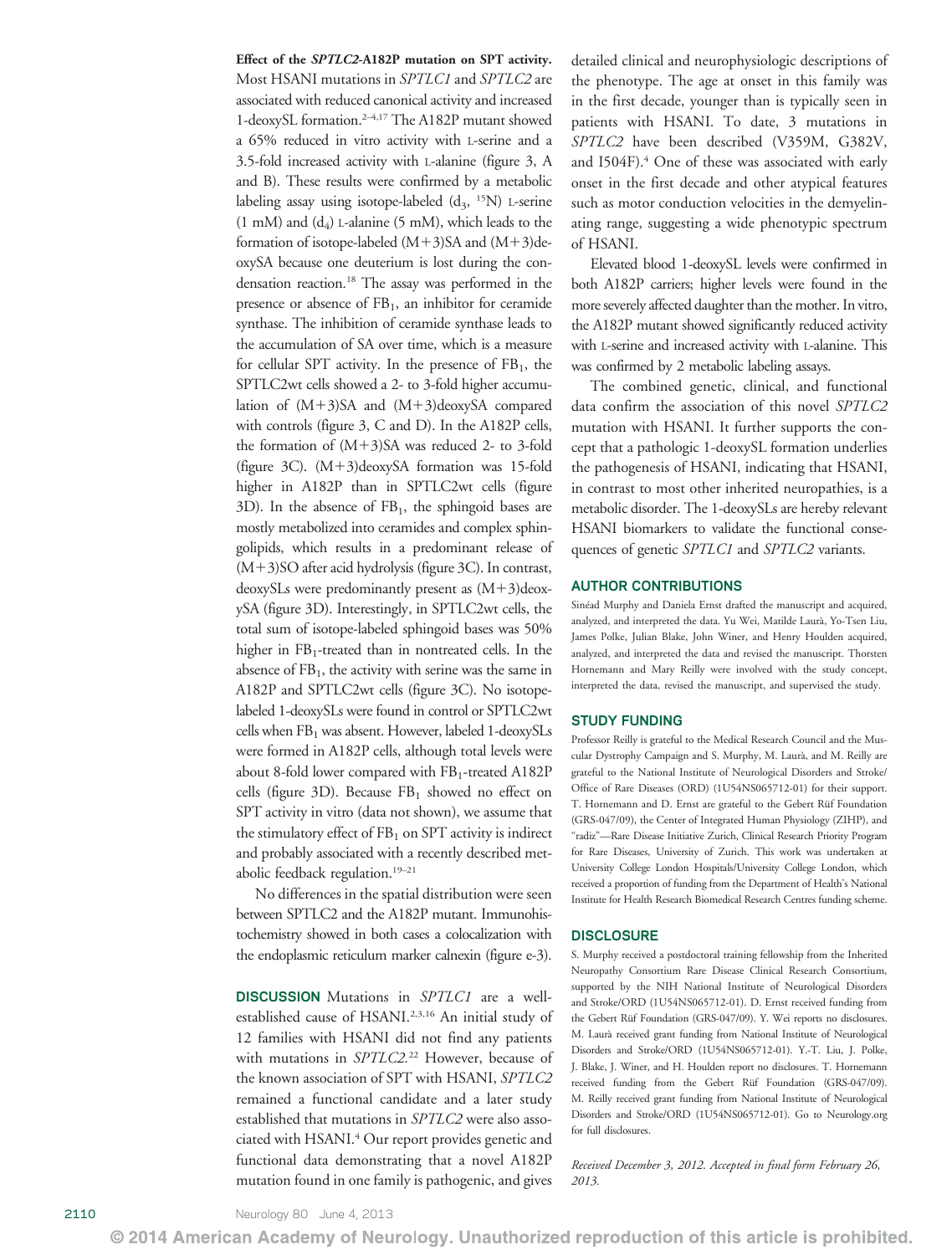#### **REFERENCES**

- 1. Houlden H, Blake J, Reilly MM. Hereditary sensory neuropathies. Curr Opin Neurol 2004;17:569–577.
- 2. Bejaoui K, Wu C, Scheffler MD, et al. SPTLC1 is mutated in hereditary sensory neuropathy, type 1. Nat Genet 2001;27:261–262.
- 3. Dawkins JL, Hulme DJ, Brahmbhatt SB, Auer-Grumbach M, Nicholson GA. Mutations in SPTLC1, encoding serine palmitoyltransferase, long chain base subunit-1, cause hereditary sensory neuropathy type I. Nat Genet 2001;27:309-312.
- 4. Rotthier A, Auer-Grumbach M, Janssens K, et al. Mutations in the SPTLC2 subunit of serine palmitoyltransferase cause hereditary sensory and autonomic neuropathy type I. Am J Hum Genet 2010;87:513–522.
- 5. Verhoeven K, De Jonghe P, Coen K, et al. Mutations in the small GTP-ase late endosomal protein RAB7 cause Charcot-Marie-Tooth type 2B neuropathy. Am J Hum Genet 2003;72:722–727.
- 6. Guelly C, Zhu P-P, Leonardis L, et al. Targeted highthroughput sequencing identifies mutations in atlastin-1 as a cause of hereditary sensory neuropathy type I. Am J Hum Genet 2011;88:99–105.
- 7. Klein CJ, Botuyan MV, Wu Y, et al. Mutations in DNMT1 cause hereditary sensory neuropathy with dementia and hearing loss. Nat Genet 2011;43:595–600.
- 8. Hanada K. Serine palmitoyltransferase, a key enzyme of sphingolipid metabolism. Biochim Biophys Acta 2003; 1632:16–30.
- 9. Hornemann T, Richard S, Rutti MF, Wei Y, von Eckardstein A. Cloning and initial characterisation of a new subunit for mammalian serine-palmitoyltransferase. J Biol Chem 2006;281:37275–37281.
- 10. Davidson GL, Murphy SM, Polke JM, et al. Frequency of mutations in the genes associated with hereditary sensory and autonomic neuropathy in a UK cohort. J Neurol 2012;259:1673–1685.
- 11. Penno A, Reilly MM, Houlden H, et al. Hereditary sensory neuropathy type 1 is caused by the accumulation of two neurotoxic sphingolipids. J Biol Chem 2010;285: 11178–11187.
- 12. Zitomer NC, Mitchell T, Voss KA, et al. Ceramide synthase inhibition by Fumonisin B1 causes accumulation of

1-deoxysphinganine: a novel category of bioactive 1-deoxysphingoid bases and 1-deoxydihydroceramides biosynthesized by mammalian cell lines and animals. J Biol Chem 2009;284:4786–4795.

- 13. Eichler FS, Hornemann T, McCampbell A, et al. Overexpression of the wild-type SPT1 subunit lowers deoxysphingolipid levels and rescues the phenotype of HSAN1. J Neurosci 2009;29:14646–14651.
- 14. Murphy SM, Hermann DN, McDermott MP, et al. Reliability of the CMT neuropathy score (second version) in Charcot-Marie-Tooth disease. J Peripher Nerv Syst 2011; 16:191–198.
- 15. Rütti MF, Richard S, Penno A, von Eckardstein A, Hornemann T. An improved method to determine serine palmitoyltransferase activity. J Lipid Res 2009;50:1237– 1244.
- 16. Houlden H, King R, Blake J, et al. Clinical, pathological and genetic characterization of hereditary sensory and autonomic neuropathy type 1 (HSAN I). Brain 2006;129: 411–425.
- 17. Verhoeven K, Coen K, De Vriendt E, et al. SPTLC1 mutation in twin sisters with hereditary sensory neuropathy type I. Neurology 2004;62:1001–1002.
- 18. Ikushiro H, Fujii S, Shiraiwa Y, Hayashi H. Acceleration of the substrate Calpha deproteination by an analogue of the second substrate palmitoyl-CoA in serine palmitoyltransferase. J Biol Chem 2008;283:7542–7553.
- 19. Breslow DK, Collins SR, Bodenmiller B, et al. Orm family proteins mediate sphingolipid homeostasis. Nature 2010; 463:1048–1053.
- 20. Han S, Lone MA, Schneiter R, Chang A. Orm1 and Orm2 are conserved endoplasmic reticulum membrane proteins regulating lipid homeostasis and protein quality control. Proc Natl Acad Sci USA 2010;107:5851–5856.
- 21. Siow DL, Wattenberg BW. Mammalian ORMDL proteins mediate the feedback response in ceramide biosynthesis. J Biol Chem 2012;287:40198–40204.
- 22. Dawkins JL, Brahmbhatt SB, Auer-Grumbach M, et al. Exclusion of serine palmitoyltransferase long chain base subunit 2 (SPTLC2) as a common cause for hereditary sensory neuropathy. Neuromuscul Disord 2002;12: 656–658.

# Guide the Future of Neurology—Become a Mentor!

The Academy's Neurology Career Center is working to bring experienced members together with members who seek guidance on their career path. AAN Mentor Connect needs volunteer Mentors who are willing to share their expertise, insights, and experiences with Mentees.

This flexible program, available only to AAN members, matches prospective Mentors and Mentees, and enables you to develop a plan with the Mentee that has a mutually agreeable schedule and expectations.

Enjoy the personal satisfaction of making a valued contribution to the career of a fellow AAN member. Visit [www.aan.com/view/Mentor](http://www.aan.com/view/Mentor) to learn more and register to be a Mentor today.